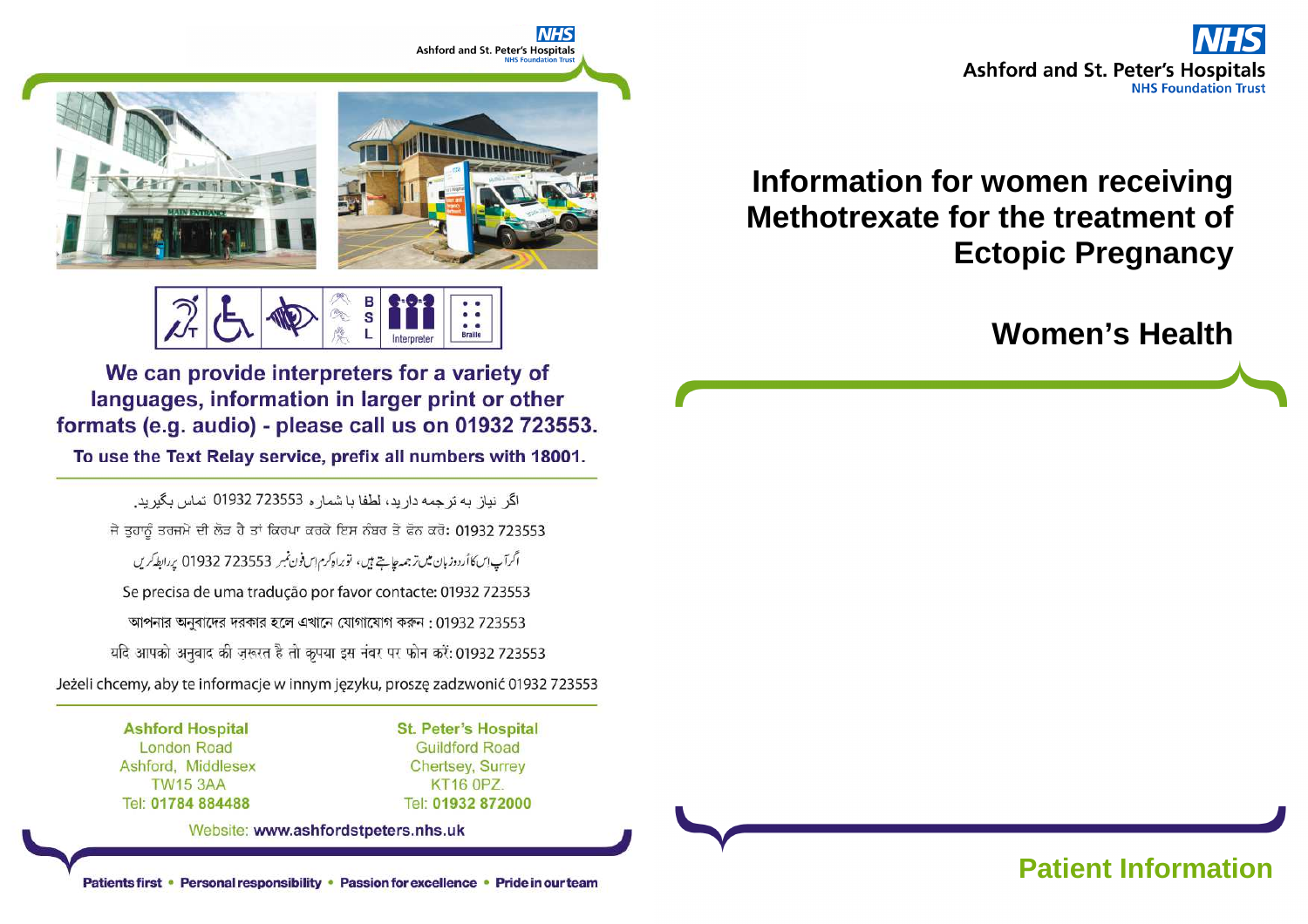# **The Use of Methotrexate in the Treatment of Ectopic Pregnancy**

This leaflet is intended to give you additional information to that received from a healthcare professional.

#### **WHAT IS METHOTREXATE**

This is a drug that is used to stop rapidly developing cells from growing. In this situation these are ectopic pregnancy tissues. Other examples where the drug may be used is for certain cancers, severe skin problems and rheumatoid arthritis. It is given as an injection either in the buttock or into the ectopic pregnancy directly.

Before receiving the injection the medical team will discuss the various treatment options specific to your problem. If you opt for this treatment, it can be carried out as an outpatient. It will require frequent follow up visits to the hospital to ensure that the treatment is working correctly. These visits are essential to help ensure your safety. This will be done directly via the Early Pregnancy Unit.

### **ADVANTAGES AND DISADVANTAGES**

This treatment has the advantage of avoiding the need to be admitted to hospital and for surgery under a general anesthesia with the risks that surgery involve. There is however up to a 10% risk of the treatment failing with the need for repeated injection or even surgery. Such surgery may be required as a emergency and you have therefore been advised to avoid any strenuous exercise, remain in the local area and to either contact the Early Pregnancy

# **Further Information**

We endeavour to provide an excellent service at all times, but should you have any concerns please, in the first instance, raise these with the Matron, Senior Nurse or Manager on duty. If they cannot resolve your concern, please contact our Patient Experience Team on 01932 723553 or email

patient.advice@asph.nhs.uk. If you still remain concerned, the team can advise about making a formal complaint.

|                   | Author: Mr Banerjee |
|-------------------|---------------------|
| <b>Version: 4</b> |                     |

**Author:** Mr Banerjee **Department:** Gynaecology / Women's Health**Version:** 4 **Published:** Aug 2017 **Review:** Aug 2019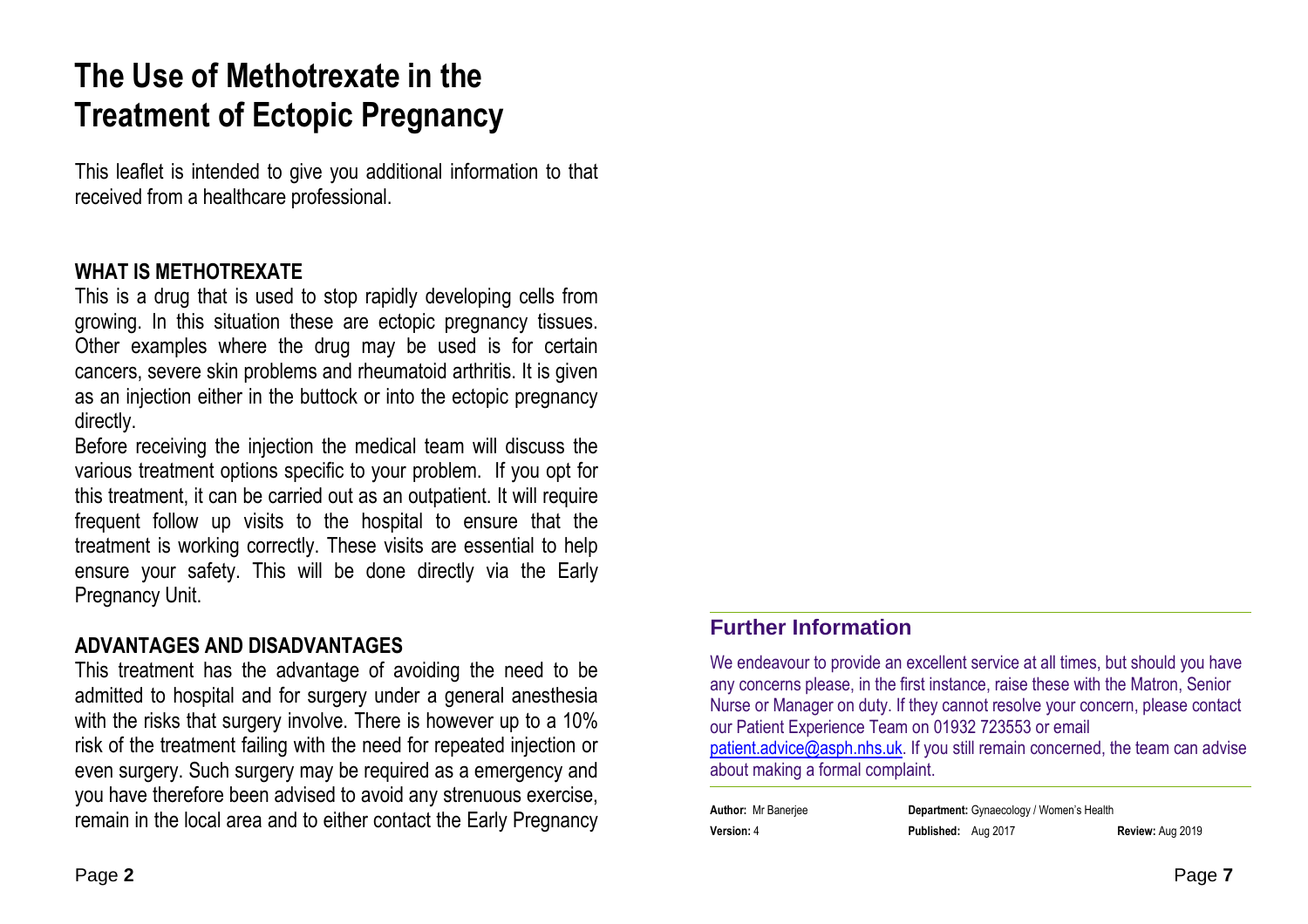#### **CONTACT TELEPHONE NUMBERS**

**Early Pregnancy Unit 01932 722662**  $(Monday - Friday 9.00 a.m. to 3.00 p.m.)$ Please do not hesitate to call if you are worried about anything

#### **Out of hours / Weekends / Bank Holidays**

Please attend the Accident and Emergency Department for review by the on call gynaecology team if you have any concerns.

Unit (01932 722662) or attend the Accident and Emergency Department if your pains worsen or become unmanageable.

The other disadvantages of this treatment are that follow up can often be for up to several months. This is essential to make sure the treatment is successful and the ectopic pregnancy has resolved. Also you are required to avoid pregnancy for 3 months after the last injection, so that the methotrexate is out of your system and does not affect any future pregnancy.

#### **ALTERNATIVES**

 Alternative treatments include a policy of waiting and following your pregnancy hormone levels. We have opted for this approach as this has not worked. Another alternative is surgery. This usually involves key hole (laparoscopic) surgery but can also involve open (bikini-line cut) surgery. The risks of surgery are dependant on the type of ectopic pregnancy that you have and this will be discussed with you by the doctors and nurses in the Early Pregnancy Unit.

#### **THE PROCEDURE**

 A blood sample will be taken to measure your blood count, pregnancy hormone levels and kidney and liver function. The results of these tests will be made available before your receive the medicine.

 You may eat normally prior to the injection. The drug is given as an injection either in the buttock or under ultrasound guidance via a specially designed thin needle into the ectopic pregnancy. This may be a little uncomfortable but **NOT** painful.

This is done in the Early Pregnancy Unit and you should be able to go home the same or the following day.